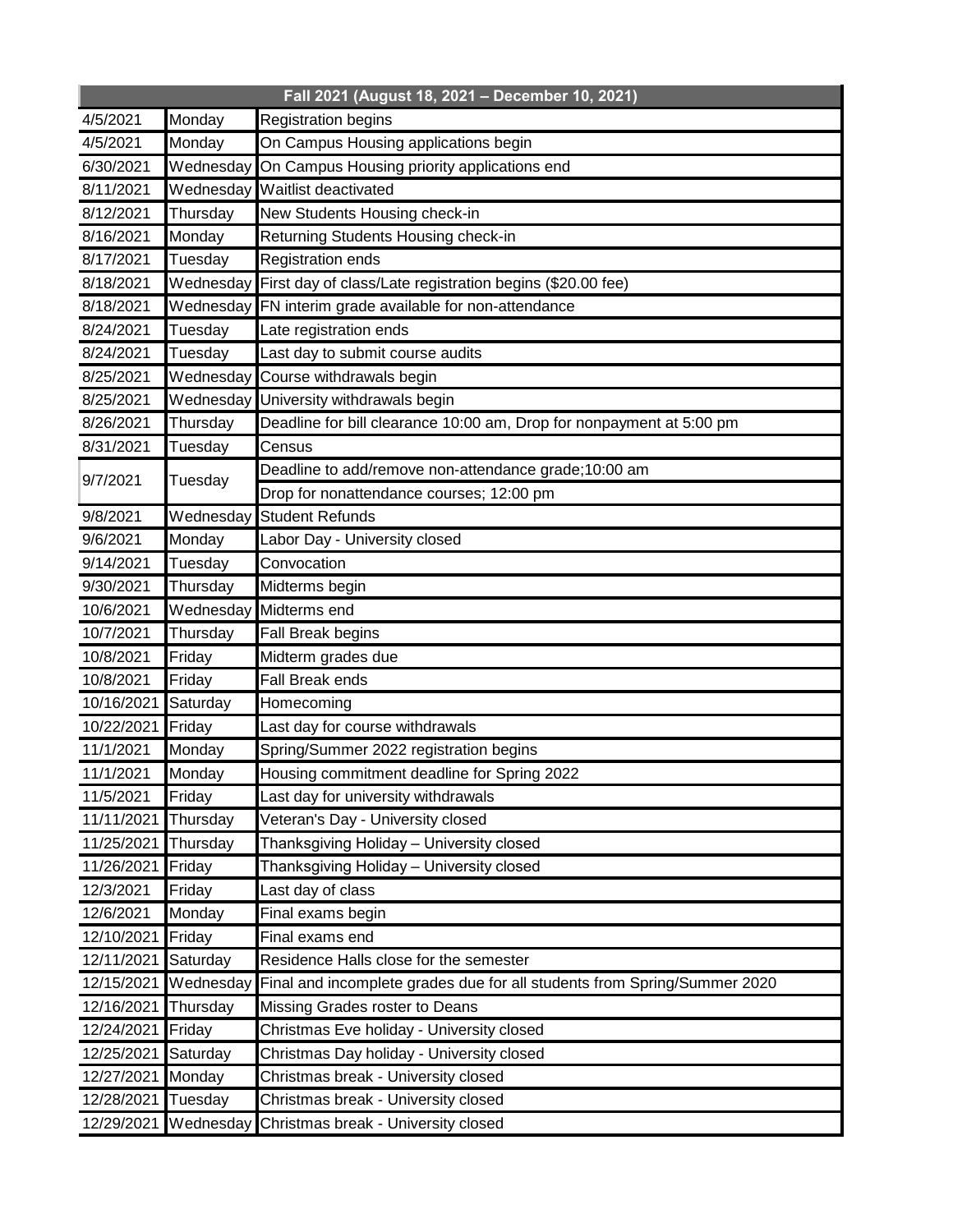| 12/30/2021 Thursday |                         | Christmas break - University closed                                  |
|---------------------|-------------------------|----------------------------------------------------------------------|
| 12/31/2021          | Friday                  | Christmas break - University closed                                  |
|                     |                         |                                                                      |
|                     |                         | Fall 2021 Eight Week One (August 18, 2021 - October 9, 2021)         |
| 8/9/2021            | Monday                  | <b>Registration begins</b>                                           |
| 8/11/2021           |                         | Wednesday Waitlist deactivated                                       |
| 8/12/2021           | Thursday                | New Students Housing check-in                                        |
| 8/16/2021           | Monday                  | Returning Students Housing check-in                                  |
| 8/17/2021           | Tuesday                 | Registration ends                                                    |
| 8/18/2021           |                         | Wednesday First day of class/Late registration begins (\$20.00 fee)  |
| 8/18/2021           |                         | Wednesday FN interim grade available for non-attendance              |
| 8/24/2021           | Tuesday                 | ate registration ends                                                |
| 8/24/2021           | Tuesday                 | Last day to submit course audits                                     |
| 8/25/2021           |                         | Wednesday Course withdrawals begin                                   |
| 8/25/2021           |                         | Wednesday University withdrawals begin                               |
| 8/26/2021           | Thursday                | Deadline for bill clearance 10:00 am, Drop for nonpayment at 5:00 pm |
| 8/31/2021           | Tuesday                 | Census                                                               |
| 9/6/2021            | Monday                  | Labor Day - University closed                                        |
| 9/7/2021            | Tuesday                 | Deadline to add/remove non-attendance grade;10:00 am                 |
|                     |                         | Drop for nonattendance courses; 12:00 pm                             |
| 9/8/2021            | Wednesday               | <b>Student Refunds</b>                                               |
| 9/14/2021           | Tuesday                 | Convocation                                                          |
| 9/17/2021           | Friday                  | ast day for course withdrawals                                       |
| 9/24/2021           | Friday                  | ast day for university withdrawals                                   |
| 10/9/2021           | Saturday                | ast day of class/Final exams                                         |
| 10/9/2021           | Saturday                | Residence Hall check out for Eight Week residents                    |
| 10/13/2021          | Wednesday               | Final grades due                                                     |
| 10/14/2021          | Thursday                | Missing Grades roster to Deans                                       |
|                     |                         |                                                                      |
|                     |                         | Fall 2021 Eight Week Two (October 16, 2021 - December 10, 2021)      |
| 4/5/2021            | Monday                  | <b>Registration begins</b>                                           |
| 8/11/2021           |                         | Wednesday Waitlist deactivated                                       |
| 10/15/2021          | Friday                  | Residence Hall check-in for Eight Week residents                     |
| 10/16/2021          | Saturday                | First day of class/Late registration begins (\$20.00 fee)            |
| 10/16/2021          | Saturday                | FN intgrade available for non-attendance                             |
| 10/20/2021          |                         | Wednesday Late registration ends                                     |
| 10/20/2021          | Wednesday <sup>IL</sup> | ast day to submit course audits                                      |
| 10/21/2021          | Thursday                | Course withdrawals begin                                             |
| 10/21/2021          | Thursday                | University withdrawals begin                                         |
| 11/1/2021           | Monday                  | Spring and Summer 2022 registration begins                           |
| 11/11/2021          | Thursday                | Veteran's Day - University closed                                    |
| 11/12/2021          | Friday                  | Deadline to add/remove non-attendance grade;10:00 am                 |
|                     |                         | Drop for nonattendance courses; 12:00 pm                             |
| 11/19/2021          | Friday                  | ast day for course withdrawals                                       |
| 11/24/2021          | Wednesday <sup>IL</sup> | ast day to submit university withdrawals                             |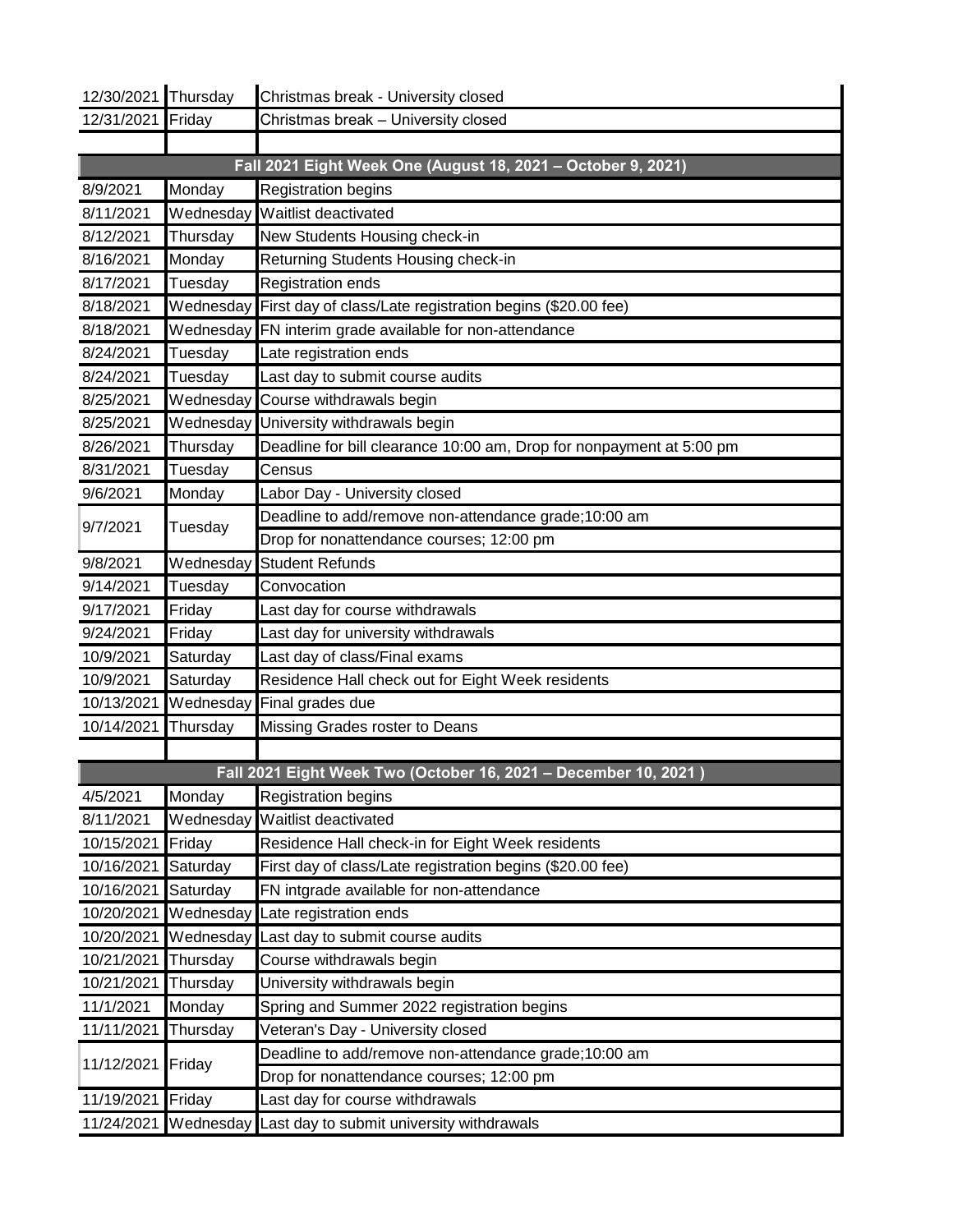| 12/10/2021 Friday |           | Last day of class/Final exams                                                            |
|-------------------|-----------|------------------------------------------------------------------------------------------|
| 12/11/2021        | Saturday  | Residence Halls close for the semester                                                   |
| 12/15/2021        | Wednesday | Final grades due                                                                         |
| 12/16/2021        | Thursday  | Missing Grades roster to Deans                                                           |
|                   |           |                                                                                          |
|                   |           | Spring 2022 (January 19, 2022 - May 6, 2022) - Revised due to COVID-19                   |
| 11/1/2021         | Monday    | <b>Registration begins</b>                                                               |
| 1/10/2022         | Monday    | Residence Halls check-in                                                                 |
| 1/12/2022         |           | Wednesday Waitlist deactivated                                                           |
| 1/18/2022         | Tuesday   | <b>Registration ends</b>                                                                 |
| 1/19/2022         |           | Wednesday First day of class/Late registration begins (\$20.00 fee)                      |
| 1/19/2022         | Wednesday | FN interim grade available for non-attendance                                            |
| 1/26/2022         |           | Wednesday Late registration ends                                                         |
| 1/26/2022         | Wednesday | Last day to submit course audits                                                         |
| 1/27/2022         | Thursday  | Course withdrawals begin                                                                 |
| 1/27/2022         | Thursday  | University withdrawal begins                                                             |
| 1/28/2022         | Friday    | Deadline for bill clearance 10:00 am                                                     |
| 1/28/2022         | Friday    | Deadline to add/remove non-attendance grade                                              |
| 1/29/2022         | Saturday  | Students dropped for non-attendance: 8:00 am                                             |
| 2/1/2022          | Tuesday   | Census                                                                                   |
| 2/10/2022         | Thursday  | Student refunds                                                                          |
| 3/4/2022          | Friday    | Midterms begin                                                                           |
| 3/10/2022         | Thursday  | Midterms end                                                                             |
| 3/11/2022         | Friday    | Spring Break begins/ends                                                                 |
| 3/16/2022         |           | Wednesday Midterm grades due                                                             |
| 3/30/2022         | Wednesday | Last day for course withdrawals                                                          |
| 4/4/2022          | Monday    | Fall 2021 registration begins                                                            |
| 4/4/2022          | Monday    | On Campus Housing applications begin                                                     |
| 4/15/2022         | Friday    | Good Friday – University closed                                                          |
| 4/20/2022         | Wednesday | Last day for university withdrawals                                                      |
| 4/28/2022         | Thursday  | Last day of class before finals begin                                                    |
| 4/29/2022         | Friday    | Final exams begin                                                                        |
| 5/4/2022          | Wednesday | Clearance forms due for Graduate and Doctoral graduating students at 12:00 pm            |
| 5/5/2022          | Thursday  | Final exams end                                                                          |
| 5/6/2022          | Friday    | Commencement rehearsal (Doctoral/Graduate/Undergraduate)                                 |
| 5/7/2022          | Saturday  | Commencement (Doctoral/Graduate/Undergraduate)                                           |
| 5/7/2022          | Saturday  | Residence Halls close for the semester                                                   |
| 5/11/2022         | Wednesday | Final and incomplete grades due for all students at 5:00 pm                              |
| 5/12/2022         | Thursday  | Missing Grades Rosters to Deans                                                          |
|                   |           |                                                                                          |
|                   |           | Spring 2022 Eight Week One (January 19, 2022 - March 11, 2022) - Revised due to COVID-19 |
| 11/1/2021         | Monday    | <b>Registration begins</b>                                                               |
| 1/12/2022         |           | Wednesday Waitlist deactivated                                                           |
| 1/14/2022         | Friday    | Residence Hall check-in                                                                  |
| 1/18/2022         | Tuesday   | Registration ends                                                                        |
|                   |           |                                                                                          |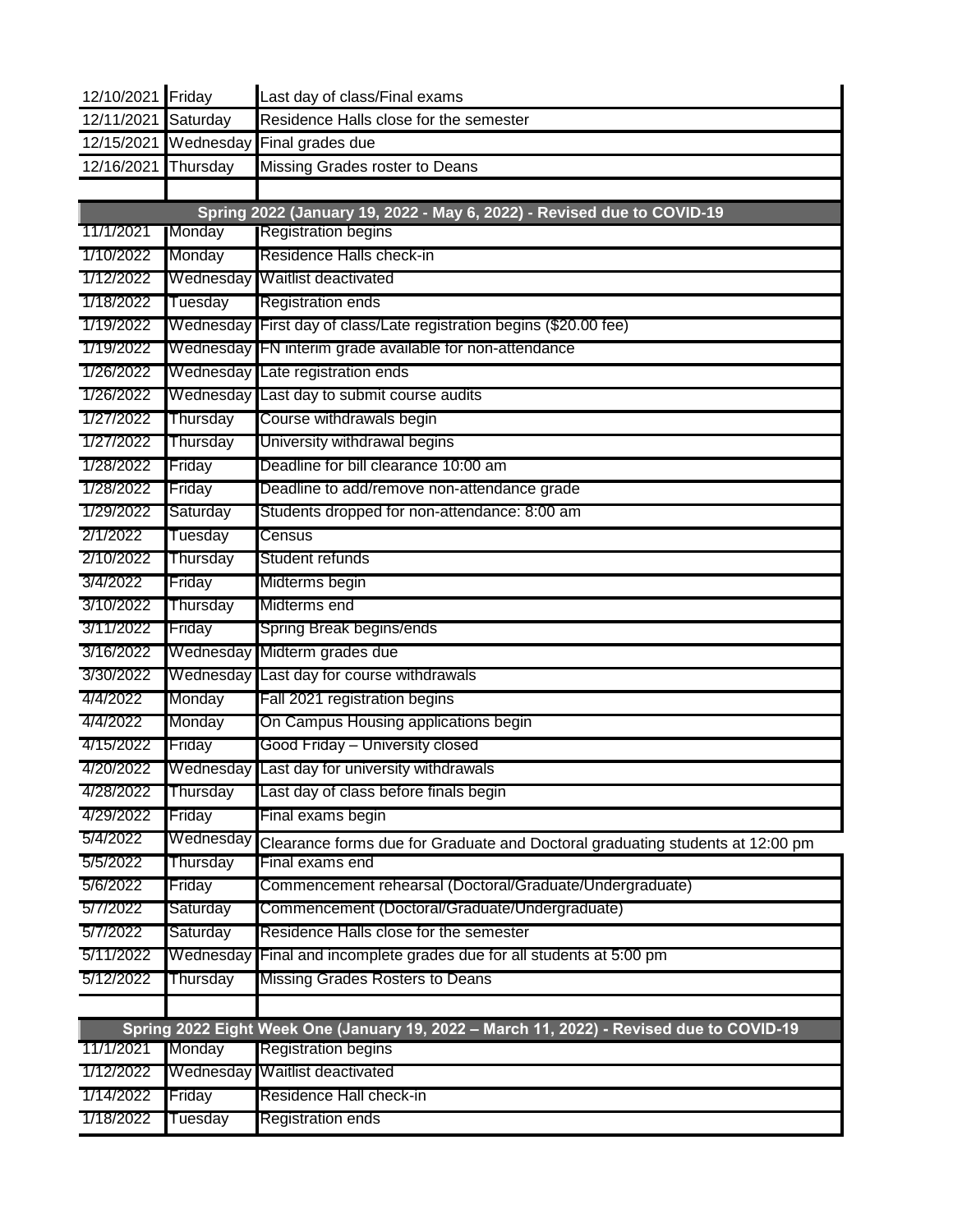| 1/19/2022 |           | Wednesday First day of class/Late registration begins (\$20.00 fee)                |
|-----------|-----------|------------------------------------------------------------------------------------|
| 1/19/2022 |           | Wednesday FN interim grade available for non-attendance                            |
| 1/26/2022 |           | Wednesday Late registration ends                                                   |
| 1/26/2022 | Wednesday | Last day to submit course audits                                                   |
| 1/27/2022 | Thursday  | Course withdrawals begin                                                           |
| 1/27/2022 | Thursday  | University withdrawal begins                                                       |
| 1/28/2022 | Friday    | Deadline for bill clearance 10:00 am                                               |
| 1/28/2022 | Friday    | Deadline to add/remove non-attendance grade                                        |
| 1/29/2022 | Saturday  | Students dropped for non-attendance: 8:00 am                                       |
| 2/1/2022  | Tuesday   | Census                                                                             |
| 2/10/2022 | Thursday  | Student refunds                                                                    |
| 2/18/2022 | Friday    | Last day for course withdrawals                                                    |
| 2/25/2022 | Friday    | Last day for university withdrawals                                                |
| 3/11/2022 | Friday    | Last day of class/Final exams                                                      |
| 3/12/2022 | Sunday    | Residence Hall check out for Eight Week residents                                  |
| 3/16/2022 | Wednesday | Final grades due at 5:00 pm                                                        |
| 3/17/2022 | Thursday  | Missing grades roster to Deans                                                     |
|           |           |                                                                                    |
|           |           | Spring 2022 Eight Week Two (March 14 2022 - May 5, 2022) - Revised due to COVID-19 |
| 11/1/2021 | Monday    | <b>Registration begins</b>                                                         |
| 1/12/2022 |           | Wednesday Waitlist deactivated                                                     |
| 3/11/2022 | Friday    | Residence Hall check in for Eight Week residents                                   |
| 3/14/2022 | Monday    | First day of class/Late registration begins (\$20.00 fee)                          |
| 3/14/2022 | Monday    | FN interim grade available for non-attendance (Student dropped immediately)        |
| 3/16/2022 | Wednesday | Late registration ends                                                             |
| 3/16/2022 | Wednesday | Last day to submit course audits                                                   |
| 3/17/2022 | Thursday  | Course withdrawals begin                                                           |
| 3/17/2022 | Thursday  | University withdrawals begin                                                       |
| 3/18/2022 | Friday    | Deadline to enter FN for non-attendance drop (Student dropped immediately)         |
| 3/23/2022 | Wednesday | Last day to request reinstatement for student who received FN drop                 |
| 4/4/2022  | Monday    | Fall 2021 registration begins                                                      |
| 4/15/2022 | Friday    | Good Friday – University closed                                                    |
| 4/18/2022 | Monday    | Last day for course withdrawals                                                    |
| 4/22/2022 | Friday    | Last day for university withdrawals                                                |
| 5/5/2022  | Thursday  | Last day of class/Final exams                                                      |
| 5/6/2022  | Friday    | Commencement rehearsal (Doctoral/Graduate/Undergraduate)                           |
| 5/7/2022  | Saturday  | Commencement (Doctoral/Graduate/Undergraduate)                                     |
| 5/7/2022  | Saturday  | Residence Halls close for the semester                                             |
| 5/11/2022 | Wednesday | Final grades due at 5:00 pm                                                        |
| 5/12/2022 | Thursday  | Missing grades roster to Deans                                                     |
|           |           |                                                                                    |
|           |           | Maymester (May 9, 2022 - May 20, 2022)                                             |
| 11/1/2021 | Monday    | <b>Registration begins</b>                                                         |
| 5/9/2022  | Monday    | First day of class                                                                 |
| 5/9/2022  | Monday    | FN interim grade available for non-attendance                                      |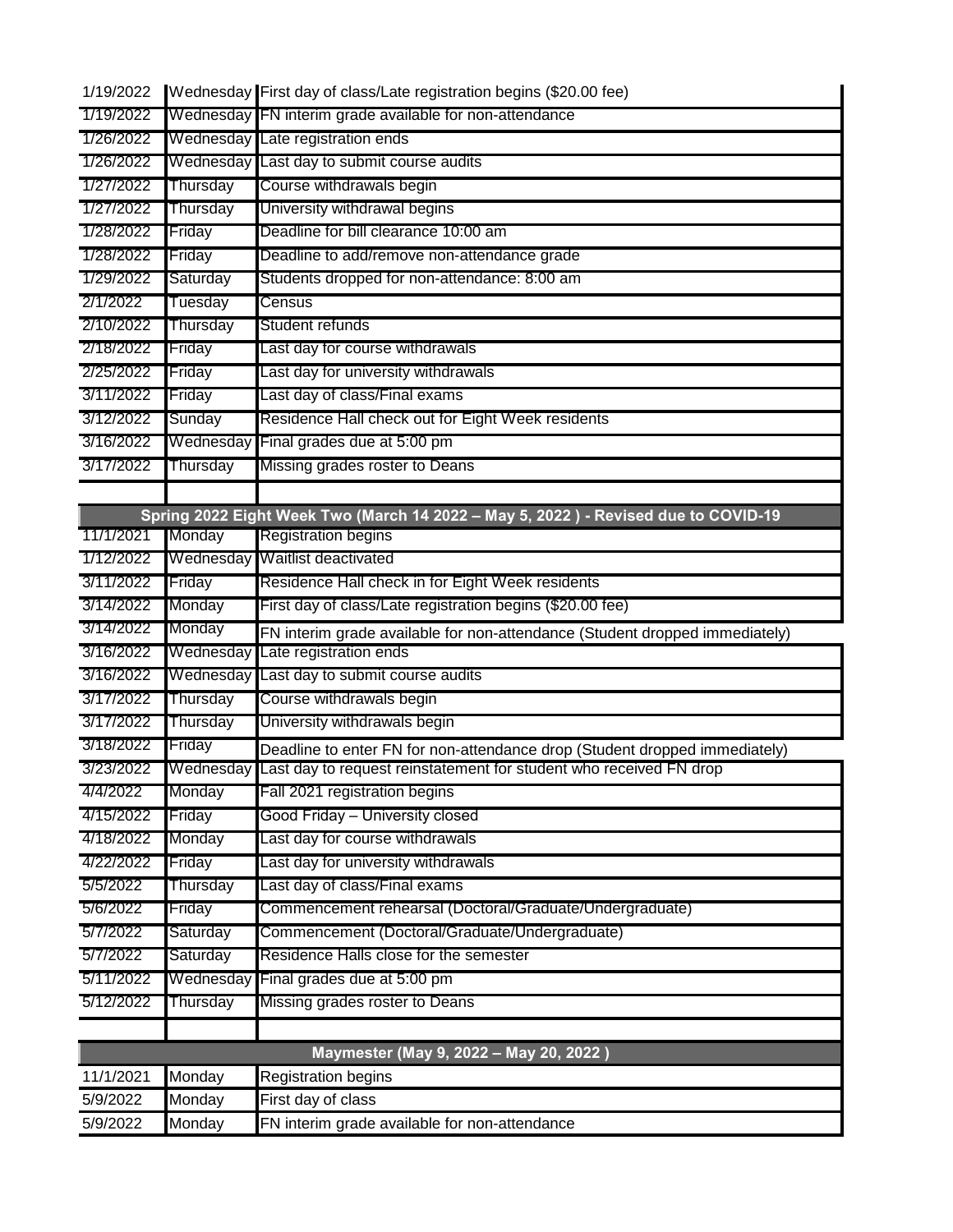| 5/10/2022 | Tuesday   | Late registration begins/ends - Must be in class on the first day (\$20.00 fee) |
|-----------|-----------|---------------------------------------------------------------------------------|
| 5/11/2022 | Wednesday | Class withdrawals begin                                                         |
| 5/11/2022 |           | Wednesday University withdrawals begins                                         |
| 5/12/2022 |           | Deadline to add/remove non-attendance grade;10:00 am                            |
|           | Thursday  | Drop for nonattendance courses; 12:00 pm                                        |
| 5/13/2022 | Friday    | Last day for course withdrawals                                                 |
| 5/13/2022 | Friday    | Last day for university withdrawals                                             |
| 5/20/2022 | Friday    | Last day of class/Final exams                                                   |
| 5/25/2022 |           | Wednesday Final grades due                                                      |
| 5/26/2022 | Thursday  | Missing grades roster to Deans                                                  |
|           |           |                                                                                 |
|           |           | Summer 2022 Eight Week (June 1, 2022 - August 1, 2022)                          |
| 11/1/2021 | Monday    | <b>Summer Registration begins</b>                                               |
| 5/25/2022 |           | Wednesday Waitlist deactivated                                                  |
| 5/27/2022 | Friday    | Residence Hall check in                                                         |
| 5/31/2022 | Tuesday   | <b>Registration ends</b>                                                        |
| 6/1/2022  |           | Wednesday First day of class/Late registrations begins (\$20.00)                |
| 6/1/2022  |           | Wednesday FN interim grade available for non-attendance                         |
| 6/3/2022  | Friday    | Late registration ends                                                          |
| 6/3/2022  | Friday    | Last day to submit course audits                                                |
| 6/6/2022  | Monday    | Deadline for bill clearance 10:00 am; Drop for nonpayment at 12:00 pm           |
| 6/6/2022  | Monday    | Census                                                                          |
| 6/6/2022  | Monday    | Deadline to add/remove non-attendance grade;10:00 am                            |
|           |           | Drop for nonattendance courses; 12:00 pm                                        |
| 6/6/2022  | Monday    | Course withdrawals begin                                                        |
| 6/6/2022  | Monday    | University withdrawals begin                                                    |
| 6/17/2022 | Friday    | <b>Student Refunds</b>                                                          |
| 6/29/2022 |           | Wednesday Eight Week Break Begins                                               |
| 7/4/2022  | Monday    | Independence Day - University Closed                                            |
| 7/4/2022  | Monday    | <b>Eight Week Break Ends</b>                                                    |
| 7/5/2022  | Tuesday   | Classes resume                                                                  |
| 7/6/2022  | Wednesday | Last day for course withdrawals                                                 |
| 7/18/2022 | Monday    | Last day for University Withdrawals                                             |
| 8/1/2022  | Monday    | Last day of Class/Final Exams                                                   |
| 8/2/2022  | Tuesday   | Residence Hall check out                                                        |
| 8/3/2022  | Wednesday | <b>Final Grades due</b>                                                         |
| 8/4/2022  | Thursday  | Missing Grades Roster submitted to Deans                                        |
|           |           |                                                                                 |
|           |           | Summer 2022 Four Week One (June 1, 2022 - June 28, 2022)                        |
| 11/1/2021 | Monday    | <b>Registration begins</b>                                                      |
| 5/25/2022 |           | Wednesday Waitlist deactivated                                                  |
| 5/27/2022 | Friday    | Residence Hall check in                                                         |
| 5/31/2022 | Tuesday   | Registration ends                                                               |
| 6/1/2022  |           | Wednesday First day of class/Late registration begins (\$20.00 fee)             |
| 6/1/2022  |           | Wednesday FN interim grade available for non-attendance                         |